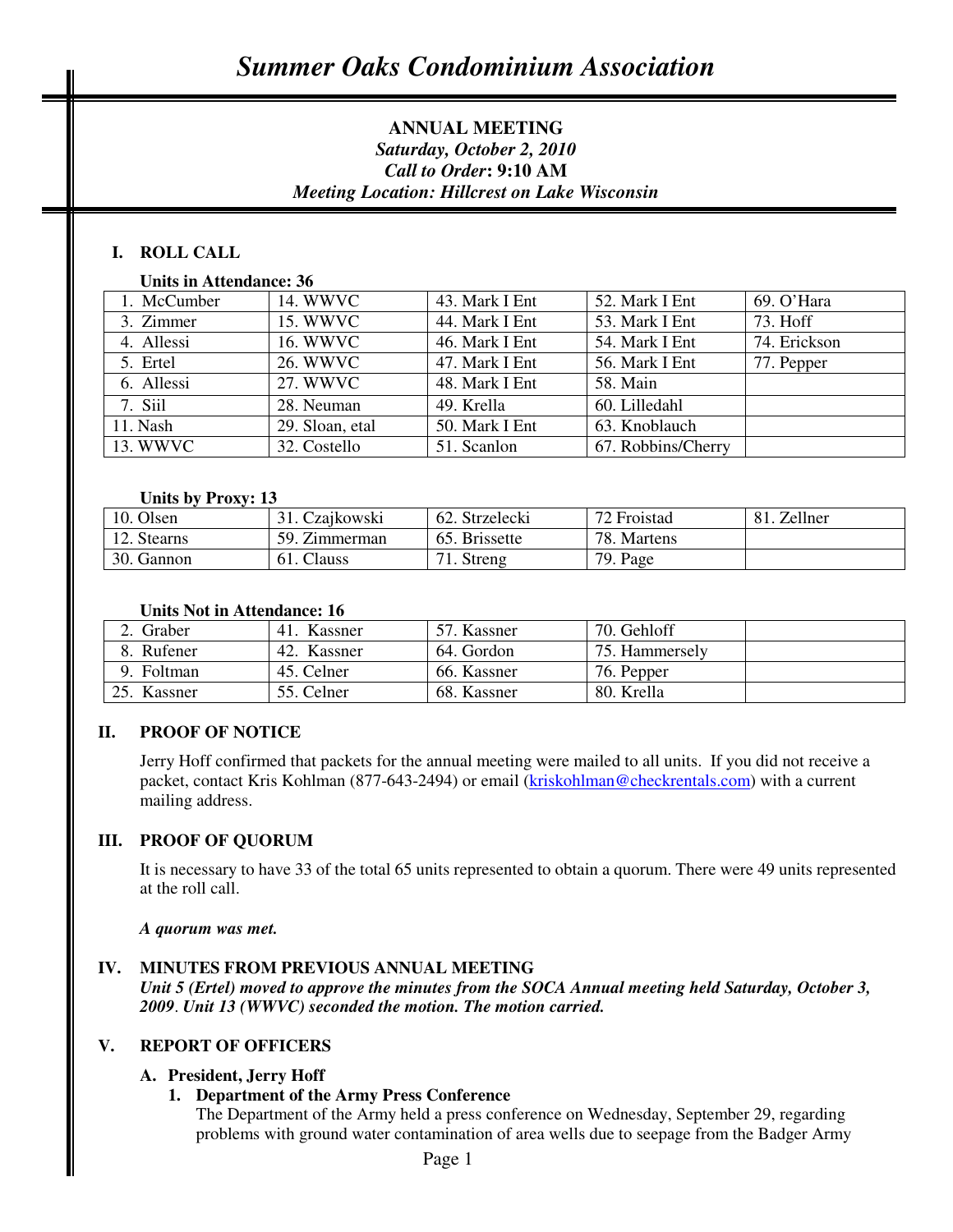Ammunition Plant in Baraboo. Joan Kenney, program administrator for the Badger Plant said that over the past few years ground water contamination has been found in existing area wells. After studying the problem over the past several years, the Department of the Army believes that the best long-term solution is a public water system. The water system includes wells, storage tanks, and distribution to residents and other properties east and south of the Badger plant, which is where the underground water flows. Kenney said that the public water system would be the most cost-effective long-term solution to the problem. They have pledged to make this a process with input from government units and individual owners who are affected. The public will be informed of the status of the water system via mailings and a website: www.cleanwaterwelldone.com. Kenney said that overall, the proposed public water system will not cost an individual owner any more than surrounding public water systems.

If the proposal is approved and implemented for our area, the water system will be administered by the town of Merrimac. The website: www.tn.merrimac.wi.gov provides status of the water system project.

Current estimates are 3 years to build the system with an estimated cost of \$20 million dollars,

#### **2. Pier Spaces**

There are two groups of piers as defined in the Summer Oaks Declaration:

- Piers associated with buildings 1-7 are *common elements;* all units have equal rights to these piers. These piers are on a *space available* basis.
- Piers associated with buildings 8 and 9 are *limited common* elements; each unit in buildings 8 & 9 has an assigned pier.

2008 DNR rules specified pier length, width, and number of piers. A pier has two sides, therefore space for two boats. In general, we comply with length and width rules; however, the new rules specify 2 *boat spaces* (not piers) for the first 50 feet of shoreline and one additional boat space for each successive 50 feet of shoreline.

Currently, we do not have the amount of available shoreline needed for 65 boat spaces. We believe that we can come within 7-8 of that number and hopefully will have enough space for the full 65.

#### **3. Pier and Lift installation and removal**

SOCA provides a contractual service for pier and lift removal and installation. This is done as a courtesy to Unit Owners. The Association handles the financial aspects only and is not responsible for the work being done. No owner is obligated to use that service but must comply with the time schedule for date of boat removal and earliest date of pier availability.

For Buildings #1 - #7 a unit owner is responsible for the cost of that unit's equipment and for  $\frac{1}{2}$  the cost of the pier that is used by that unit. For buildings  $#8 \& #9$ , a unit owner is responsible for any cost associated with any equipment in that unit's limited common element space and for ½ the cost of the pier serving that space. A unit owner may have an arrangement with another unit owner to use that space and may recover any cost incurred.

#### **4. Storage of Lifts**

Historically, lifts have been stored on the adjacent privately owned storage facility. No unit owner is required to do that and can make his/her own arrangements. The owners of the storage facility have allowed this lift storage as a courtesy to Association members. The storage facility owners will allow free storage of a lift if the lift owner is currently renting a covered storage unit. They require a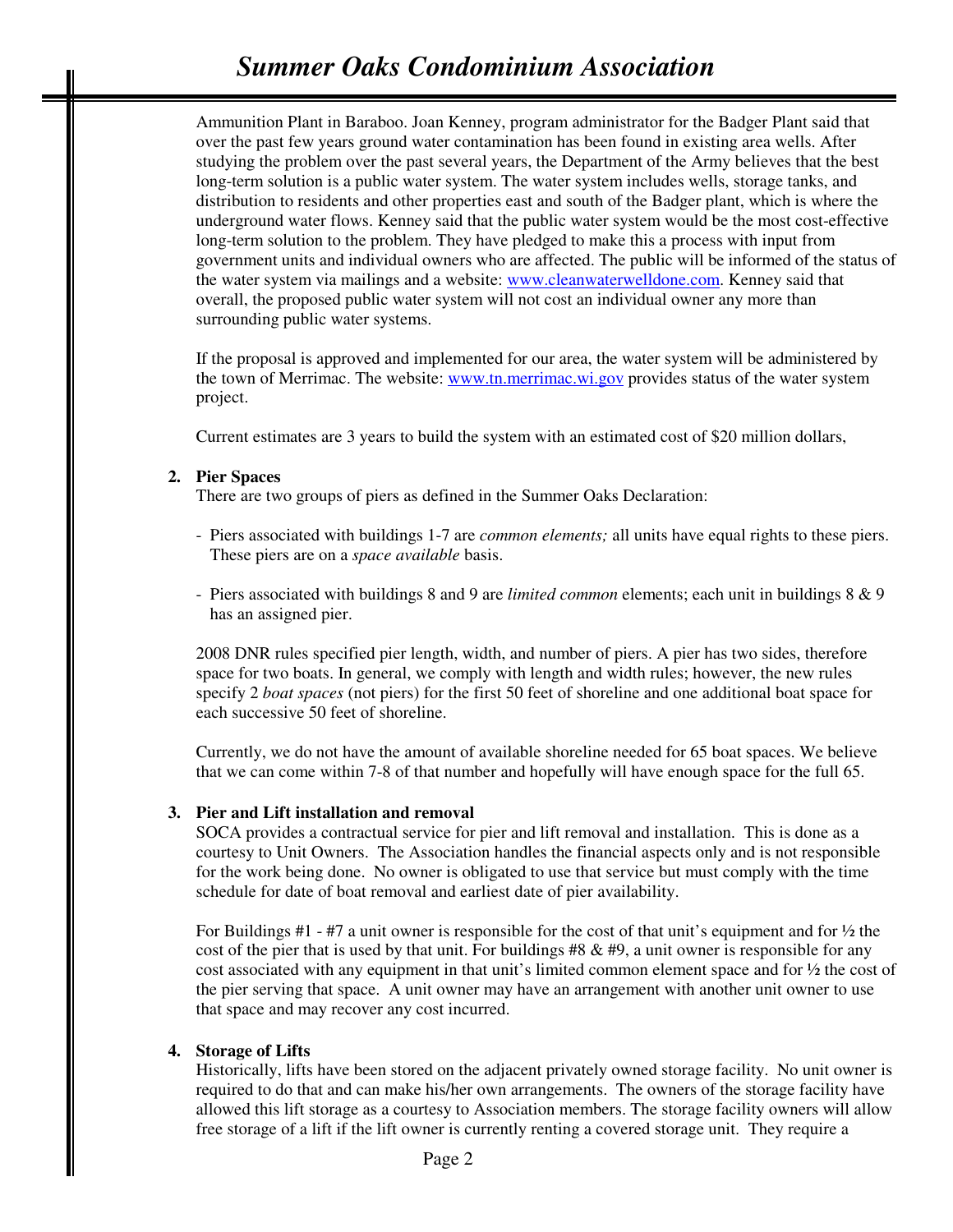payment for lift storage from any lift owner that is not renting a covered storage space. They have provided stickers to attach to each lift.

### **B. Vice President, Mike Allessi**

### **1. World-Wide Vacation Club**

Last year, WWVC re-sided building 4 with vinyl siding. SOCA reimbursed WWVC the cost that would have been incurred to paint the building; this is similar to a previous arrangement with MARK I Enterprise for buildings 5 & 6. Mike thanked WWVC contribution to SOCA.

### **2. Storing Vehicles on SOCA Property**

Mike pointed out that starting next year SOCA will become more diligent about enforcing the rule regarding storing trailers, vehicles, etc., on SOCA property for extended periods. An extended period is defined in the rules as over 9 days on the property.

### **C. Secretary, Verlyn Erickson**

1. The Minutes from last year's annual meeting, the minutes from all of this year's board meetings, and the membership roster have been duly recorded, approved, and archived.

### **D. Treasurer, Marty Costello**

The following reports were presented:

- Balance Sheet September 30, 2010
- Profit and Loss Budget Performance September 2010

### **VI. REPORT OF PROPERTY MANAGER**

Kris referred residents to the SOCA website, www.socawisconsin.com, for use for a wealth of information about Summer Oaks Condominium Association. Links are available for SOCA annual and board meeting minutes, financial information, water report, insurance information, etc.

Frequently, phone calls to Kris' office are from title companies requesting information when an owner is refinancing a unit or obtaining property insurance. All of this information is on the website; owners are encouraged to direct insurance providers and title companies to the website to avoid delays in processing a request.

This year Deano's Dock will not remove a lift that is not clearly marked with the owner's last name & unit number. Lifts and pier removal is scheduled to begin on October 11, 2010. Deano expects to be finished by October 16.

Oak tree trimming will occur this fall after the temperature falls below freezing.

This winter our snow removal company will not plow snow until 2" of snow accumulates. This includes sidewalks, stairs, and parking lots.

There has been a problem with items such as barbeque grills, tvs, car tires, tire rims, etc. that have been placed in and/or by the trash bins. If you have such an item, call Kris and she will bill you accordingly. Verlyn said that a common practice of "neighbors of SOCA" may be to find a near-by dumpster and place items there; do we know that someone is not doing this? Kris said, "I have no way of knowing, but I do know that many of you have thrown away your grills this year, because you have new ones – they look nice!" Mike asked if we should increase the recyclables space in the summer, since more is generated then. Kris will look into this.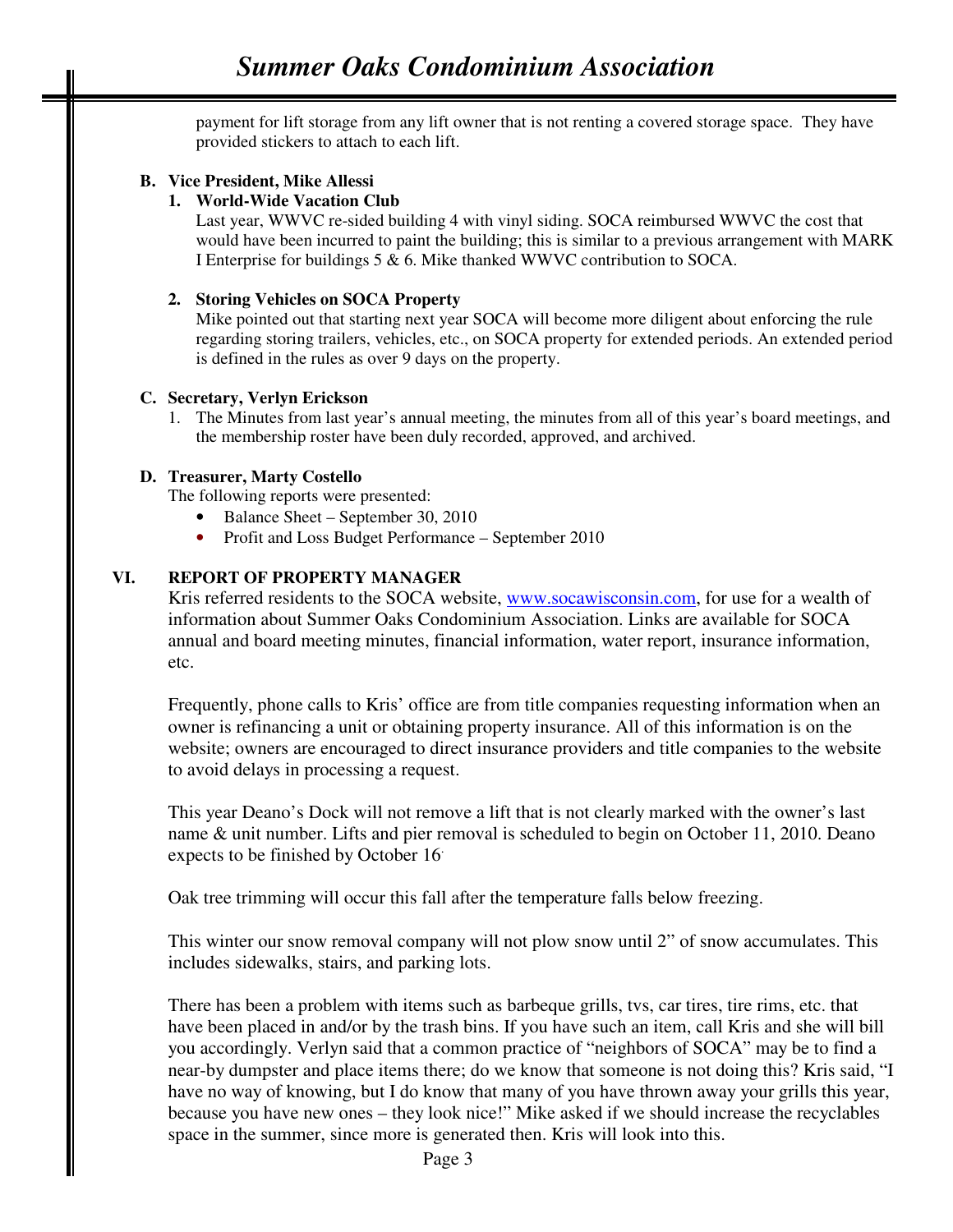Kris asked owners to check smoke detectors today to make certain they are working. Please replace batteries with lithium grade batteries and remember to turn your water and hot water heater off when you leave your condo for any period over 1 week this winter.

### **VII. REPORT OF COMMITTEES**

## **A. Grounds Committee, Mike Allessi**

## **1. Projects Completed Last Year**

We installed two heaters for the spa and pool this spring. The spa was too hot and the pool was too cold. The heater that previously was inside the pool house was moved outside. A new pad for the heaters and a new fence were installed. After this work, we have had no issues with the pool and spa temperatures. The Virgina Grahm Baker Safety Act compliance was completed this spring, along with painting the pool and spa.

The tennis court was completely refurbished with an epoxy surface applied, rather than just a seal coating. We seal coated parking lots  $1 \& 3$ . A collaborated project was completed with World-Wide building 2B; the building was resided and re-roofed. An unsolicited comment: "It looks absolutely beautiful!"

We straightened the boardwalk on the far end in front of building 8. SOCA hired an engineering firm to develop a plan on how to best save but improve the current walkway. The walkway has been leveled. In places, the previous walkway has had new replacement walkway built on top of the old walkway, since the old had dropped significantly, pushing the piers away from the shore.

Solar lights have been installed along the steps leading to the piers. More lakeshore restoration was done; there were bushes planted and some unwanted vegetation was removed. Barb Ertel said that she believes that some of the plantings that were planted last year for shoreline restoration have been dead all year. We will require that the contractor correct this problem. Someone observed that the trimming of bushes by building 8 was very poorly done. Jerry said that removal of the overgrown arborvitae between buildings 8 & 9 and arborvitae on the parking lot side of buildings 8 & 9 will be added to the cleanup day project list.

Our last cleanup day was very successful! We again placed a lot of mulch. Russ used his bobcat to remove unwanted bushes by 5&6. Thanks go to the "Master Chef," Marty, for preparing the brats, to everyone who brought a dish to the picnic, and to those who attended the lunch.

### **2. Multi-year capital plan**:

In operating budget 2011:

- Building 3

 Replace siding Brick Moulding Window Wrap Stain Decks

- Pay WWVC back for our portion of the cost of building 2 repairs/upgrades. The total cost was \$30,000. Of that, we will pay \$10,782 in 2011.

In operating budget 2012:

- Buildings 8 & 9

Stain Lakeside Decks

- Building 1

 Replace siding, facia, and gutters on East & West ends. Replace Fascia & Gutters.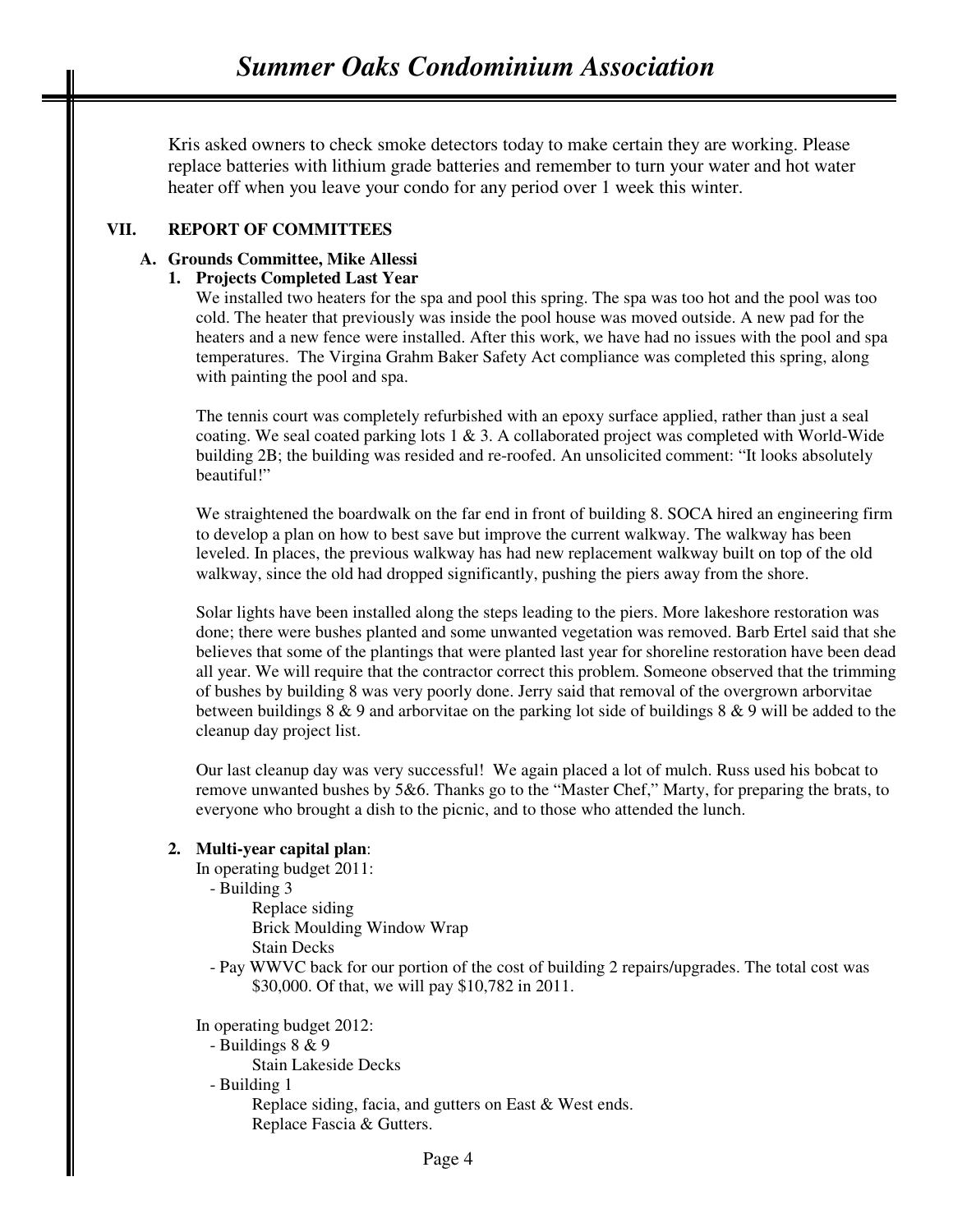- Pay the second year installment of \$10,782 to World Wide for our portion of the cost of building 2 repairs/upgrades.

In operating budget 2013:

- Building 1

 Reside North and South Exposures Brick Mold Window Wrap Stain Decks Replace the sidewalk on the lakeside bay side. - Unit 57 Re-roof

In operating budget 2014: - Re-roof building 8

In operating budget 2015: - Re-roof building 9

Ron Robbins asked if there may be cost savings if we do all of the work for building 1 in one year rather than splitting the work into 2 years. Mike said he would look into this, but even if we get a better price, we still will likely have a cash flow problem.

Barb Ertel suggested that the sidewalk on the south side of building 1 should be replaced sooner than shown in 2013. The re-bar showing is really in bad shape and dangerous; it is definitely a safety hazard. The board will address this situation. Barb said that when she walked on it when covered with snow, it was very dangerous - someone has fallen twice. Barb's option is to not repair, but replace the sidewalk. The board will look into this.

### **B. Bylaws Committee, Verlyn Erickson**

#### **1. Rules and Bylaws Revisited**

At last year's annual meeting, the board indicated that the SOCA rules and bylaws are somewhat out of date and need to be reviewed for potential revision. At a recent meeting with our lawyer, we were advised to hold off on any modifications at this point. The most recent version of the bylaws is on the SOCA website.

Last year I visited the county register of deeds to verify that we had the most recent version of the declaration and of the amendments to the declaration on file at the Sauk County Courthouse. We do have the latest versions and they are also on the SOCA website.

Last year we realized that the bylaws were not registered with the county. We asked our attorney, Dick Cross, about registering the bylaws; he said that we are only required to keep the official version with our own records. Due to the cost of recording the bylaws, his recommendation is to not register them.

We will at some point be changing the bylaws as that becomes appropriate. Jerry added that Dick Cross said he would provide a legal opinion covering what we could and could not change at this time regarding the bylaws and at what point what we should consider other changes to clean up the bylaws and the declaration.

### **VII. UNFINISHED BUSINESS**

There is no unfinished business from last meeting.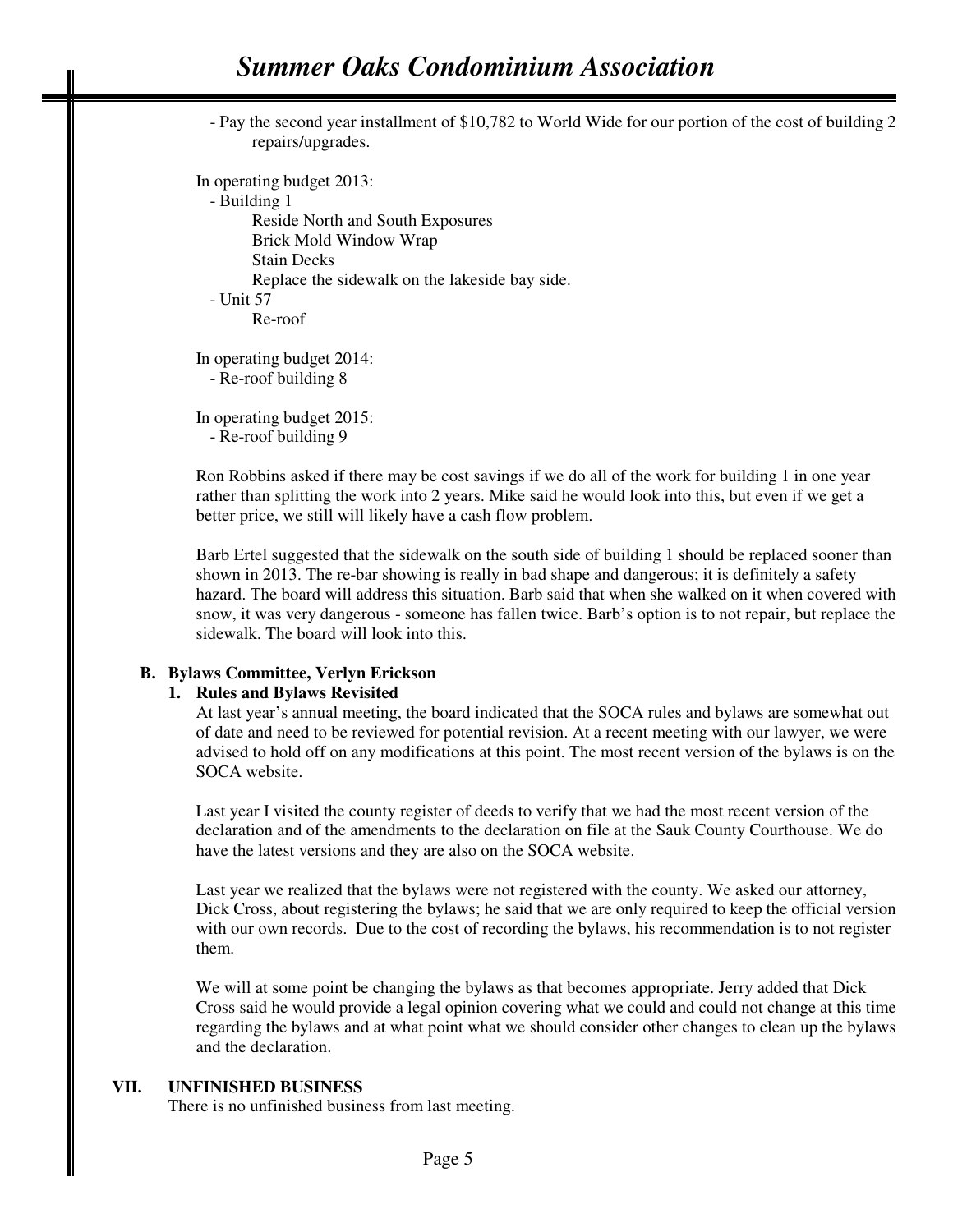### **VIII. NEW BUSINESS**

### **A. Election of Board of Directors**

There are 2 vacant seats for next year. These seats have 3-year terms and are currently held by: Marty Costello Bob Martens

Robin Streng and Randy Stearns have consented to run for election. The floor was opened for additional nominations. No additional nominations were given.

#### *Unit 13 (WWVC) moved to accept by acclamation the nominations of Robin Streng and Randy Stearns to the SOCA Board of Directors, each for a 3 year term. Unit 69 (O'hara)seconded the motion. The motion carried.*

Harry Knoblauch asked why the swimming pool was still open when the temperature has been below 60 degrees for some time. Tim McCumber said, "In the past the pool and spa was advertised to be open from May to October. We have always used the homeowners meeting as a target date for closing the pool and spa." The reason to close it is to save heating costs to the Association. The pool and spa must be opened and closed simultaneously, since they are in the same physical area and access currently cannot be granted to one without access to the other.

The board will address this issue before opening the pool next summer.

### **IX. APPROVAL OF BUDGET**

Over the past two years, with back-to-back special assessments, SOCA reserves have been restored to approximately \$75,000. The board is recommending a \$5 increase in dues from \$225 to \$230 per month, effective January 1, 2010.

We have a base operation cost in the range of \$120-135K per year. The total income for next year is expected to be \$183,350 given the \$5 monthly fee increase.

### *Unit 13 (WWVC) moved to approve the 2010 Operating Budget. Unit 67 (Robins) seconded the motion.*

The increase in dues does not increase reserves. A question was asked about what other condo associations have on reserve. Mike said that it is difficult to find comparables, since condo associations have significantly different physical plant and different services and facilities that are provided. Jerry said that there have been such conversations with others and there is not a "one-size-fits-all answer."

#### *The motion to approve the 2011 Operating Budget carried.*

### **X. ANY OTHER BUSINESS**

Pat O'Hara reported that Paul Hoffman, an owner here for 20 years, passed away in May. He was great neighbor, owner, and friend. We will miss him. Jerry said that when something like that happens, please let Kris know so that we can send a note to the family. Verlyn reminded owners that the website can be used to communicate with the board and/or Kris. Send and e-mail to info@socawisconsin.com

Jamie suggested that as part of the remodeling project for building 3, owners may want to collectively organize a window replacement project to:

- a) not interfere with the remodel, and
- b) get a better rate per unit for 12 units versus 2 or 3 units.

Mike requested a round of applause for Jerry for his dedicated service over the past several years as a board member and President of the board. He said, "As a president, you've made all of our jobs easier – Thanks!" Jerry replied "I've been on the board for at least 9 years, maybe 10. I've been president for 5,